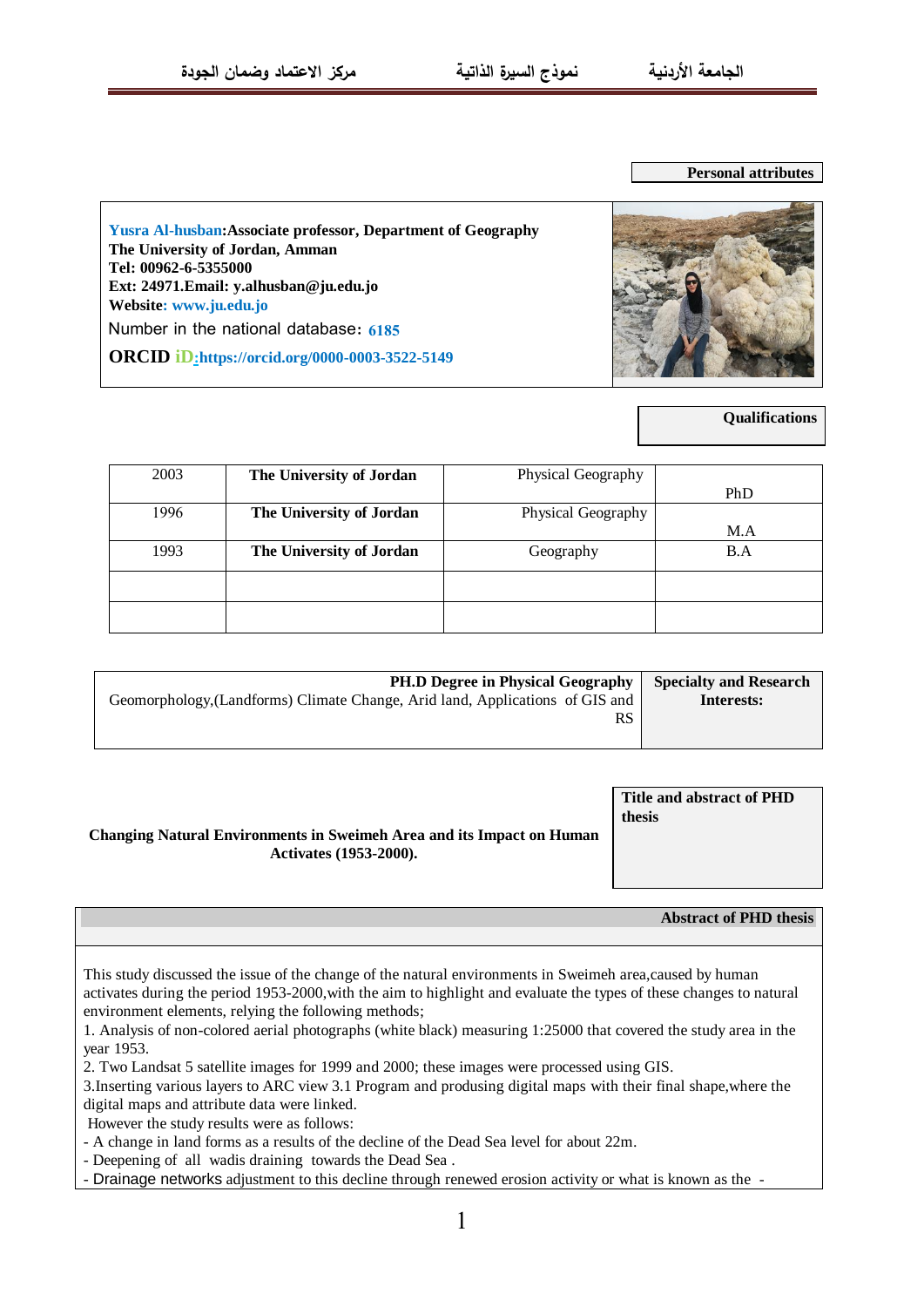rejuvenation, and consequently a change in the geometric characteristics of the drainage networks as results of natural factors of dry climate, in addition to the human and political factors represented by the conflict over water between the riparian of the Dead Sea basin (Lebanon, Syria, Palestine, Israel , Jordan), from its upper and lower tributaries.

- The Dead Sea has revealed a newly exposed area that has become dangerous (Sinkholes).

## **Professional Work**

Publication*s*

| 2009/2008 | University of Hail / Saudi Arabia  | Assistant Professor of Geography            |
|-----------|------------------------------------|---------------------------------------------|
| 2010-2009 | The University of Jordan - Jordan. | lecturer                                    |
| 2015/2010 | The University of Jordan - Jordan. | Assistant Professor of Geography            |
|           | The University of Jordan - Jordan. | <b>Assistant Dean for Quality Assurance</b> |
| 2015/8/17 | The University of Jordan - Jordan. | Associate Professor                         |

| Title and details                                                              | Author                  |
|--------------------------------------------------------------------------------|-------------------------|
| Urban expansion and shrinkage of vegetation cover in Al-Balqa Governorate,     | Alhusban Y.,            |
| the Hashemite Kingdom of Jordan, 2019, Environmental Earth Sciences,           |                         |
| N.78, 20, Springer,                                                            |                         |
|                                                                                |                         |
| Accounting for Level Decline in the Dead Sea: Land Use and Land Cover          | Alhusban Y., and Nazeeh |
| Changes, 1984-2015, The Arab World Geographer, Publishing, Toronto             | Almanasyeh              |
| Canada Vol 20, no 4 (2017), p 317-329.                                         |                         |
|                                                                                |                         |
| Spatial distribution of Playa basins in Al -Azraq depression/in Jordan, and    | Alhusban Y.,            |
| their relation to Physical factors, Al-Hussein Bin Talal University journal of |                         |
| Research, 2019, Unpublished.                                                   |                         |
|                                                                                |                         |
|                                                                                |                         |
| The Analysis of the Geomorphometric and Landforms of Sarhan Basin, in          | Alhusban Y.,            |
| Jordan, Dirasat, Human and Social Sciences, Deanship of Scientific             |                         |
| Research, Volume 45, No. 4, Supplement 1, 2018, P453-467.                      |                         |
|                                                                                |                         |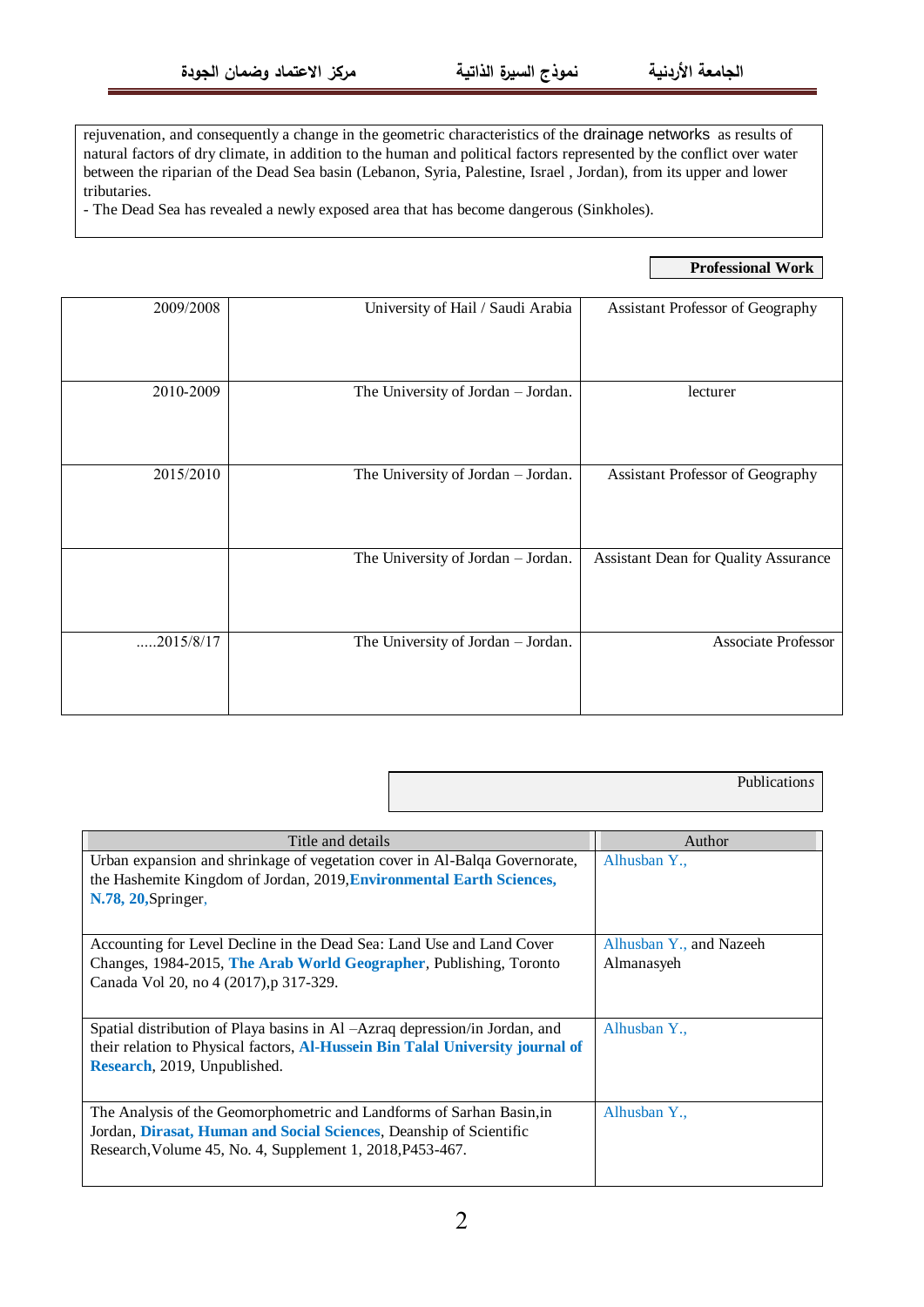| Analysis of Drought Periods in the Zarqa basin, Using Standard Precipitation<br>Index (SPI) and Geographic Information System (GIS) during 1984-2015,<br>2018 Jordan Journal of Social Sciences Deanship of Scientific Research, V. 11,<br>N. 2. P183-198. (In Arabic). | Alhusban Y., and, Zughoul<br>Maysoon |
|-------------------------------------------------------------------------------------------------------------------------------------------------------------------------------------------------------------------------------------------------------------------------|--------------------------------------|
| Landforms Classification of Wadi Al-Mujib Basin in Jordan, based on<br>Topographic Position Index (TPI), and Floods forecasting map, Dirasat,<br>Human and Social Sciences, Deanship of Scientific Research, 2019, Volume<br>46, No. 3, P44-56.                         | Alhusban Y.,                         |
| Inverse Distance Weighting (IDW) for Estimating Spatial Variation of<br>Monthly and Annually Rainfall in Azraq Basin during the monitor Period<br>(1980-2016), Al-Hussein Bin Talal Universuty journal of Research, V.3<br>N.2.(2017), P361-374.                        | Alhusban Y.,                         |
| Analysis of Drought Patterns in Azraq Depression (AD), During the Period<br>(1984-2016), International Journal of Applied Environmental Sciences,<br>Volume 12, Number 2 (2017), p. 341-358.                                                                            | Alhusban Y., and Zughoul<br>Maysoon  |
| Comparison of Accuracy of Two Global DEMs, and the Extracted DEM from<br>the Topographic Map of the Tafilah Governorate. Journal of Earth Science<br>and Engineering, David Publishing, 7 (2017), P 230-241.                                                            | Alhusban Y.,                         |
| Meandering and Land Use/Cover Change Detection in the Lower Jordan<br>River, 1984-2016, Using GIS and RS, Environmental Research,<br><b>Engineering and Management, Kaunas University of Technology,</b><br>$(2018)$ , $/74/2$ , P.34-51.                               | Alhusban Y.,                         |
| Analysis of Morphometric Parameters of Wadi Araba Basin Using GIS and<br>DEM, International Journal of Applied Environmental Sciences, Volume<br>10, Number 5 (2015), P. 1811-1824.                                                                                     | Alhusban Y., and Zeyad<br>Makhamerah |
| Topographic Characteristics and Estimation of the Quantity of Water<br>Harvesting in Al-Jafer Depression, 2019, Journal of Arts and Social Sciences<br>[JASS]<br>Deanship of Scientific Research, Unpublished.                                                          | Zughoul Maysson and Al-husban<br>Y., |
| Risk Assessment of Sand Dune Hazards for Land Use/Land cover (LULC) in<br>Ma'an Governorate/Jordan, OPCIÓN, AÑO 34,<br>ESPECIAL NO.24. (2019) BOLIVARIAN REPUBLIC OF VENEZUELA<br>UNIVERSITY OF ZULIA.                                                                  | AL-Taani, A., and Al-husban Y.,      |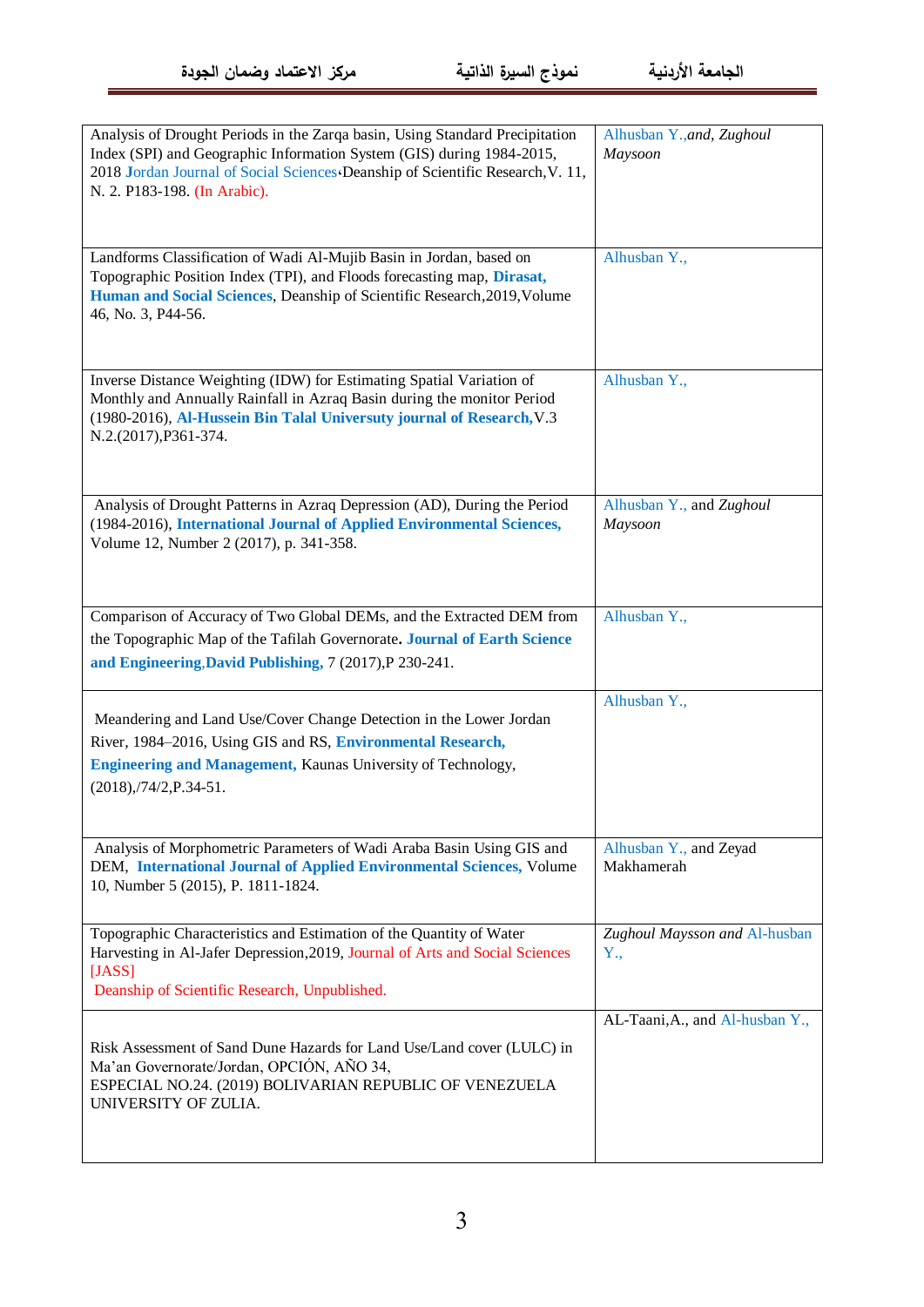| Book:                                 |  |
|---------------------------------------|--|
| Geography of Jordan, 2014(Co-author). |  |
|                                       |  |
|                                       |  |
|                                       |  |
|                                       |  |
|                                       |  |

**Conferences**

| Paper: entitled:<br>Inverse Distance Weighting (IDW)<br>for estimating Spatial Variation of<br>Monthly and Annually Rainfall in<br>Azraq Basin During the Period<br>$(1980 - 2016)$ . | Amman/12-14 Sep/2017 | First International Conference on<br>Geospatial Information management:<br>Planning for the Future /<br>The Royal Jordanian Geographic Centre,<br>Amman, Jordan |
|---------------------------------------------------------------------------------------------------------------------------------------------------------------------------------------|----------------------|-----------------------------------------------------------------------------------------------------------------------------------------------------------------|
|---------------------------------------------------------------------------------------------------------------------------------------------------------------------------------------|----------------------|-----------------------------------------------------------------------------------------------------------------------------------------------------------------|

| Ph.D. Level | M.A. Level | <b>B.A. Level</b>       | <b>Teaching Courses</b> |
|-------------|------------|-------------------------|-------------------------|
|             | ☑          |                         | Geomorphology of        |
|             |            |                         | <b>Drainage Basins</b>  |
| ☑           |            |                         | Geomorphological        |
|             |            |                         | Processes               |
|             |            | ☑                       | Principles Of           |
|             |            |                         | Cartography             |
|             |            | ☑                       | Geomorphology           |
|             |            |                         |                         |
|             |            | $\overline{\mathbf{S}}$ | Arid Lands              |
|             |            |                         | Geography               |
|             |            | ☑                       | <b>National Culture</b> |
|             |            |                         |                         |
|             |            | ☑                       | Introduction To         |
|             |            |                         | Geography               |
|             |            | ☑                       | Geography Of            |
|             |            |                         | Jordan                  |

| Memberships |
|-------------|
|             |

| 2019 | <b>Qatar National Research Fund (QNRF)</b> |
|------|--------------------------------------------|
|      | www.qf.org.qa                              |